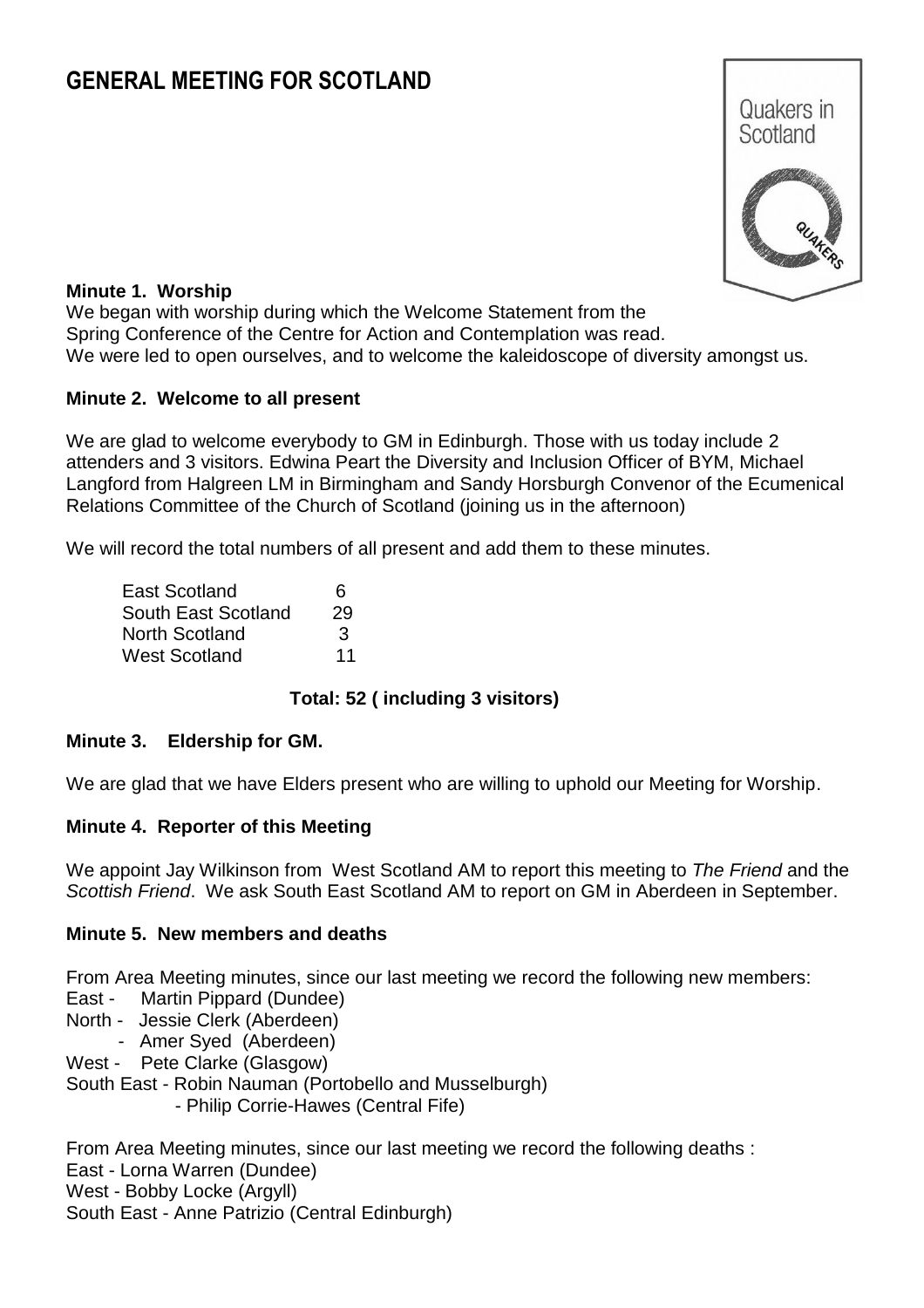#### **Minute 6. Edwina Peart – Diversity and Inclusion Officer**

We have welcomed Edwina Peart, Britain Yearly Meeting's Diversity and Inclusion Officer. Edwina has spoken to us about her work to help Quakers examine diversity, with reference to race and class, and discern what needs to be done next. This post was set up in response to minute 38 of Yearly Meeting Gathering 2017.

### *Minute 38: Living out our faith in the world: working with others to make a difference EXTRACT*

*We have heard the call to examine our own diversity, particularly in our committee and organisational structure, locally and nationally. Diversity has several key dimensions and more may emerge in the future. We ask Meeting for Sufferings to look at how we can remove* barriers and actively seek wider participation in the full life of our meetings, paying particular *attention to race and age diversity and to keep Yearly Meeting informed in their annual report.*

Edwina spoke of the Importance of defining diversity and inclusion at the outset. The definitions she works with are:

*"Diversity is any dimension that can be used to differentiate individuals and groups of people from one another. This can be in terms of protected characteristics outlined in the 2010 Equalities Act (age, disability, gender reassignment, marriage and civil partnership, pregnancy and maternity, race, religion or belief, sex, sexual orientation).*

*Inclusion describes the efforts and practices that enable and support the equal treatment of difference, including those that are self-evident or inherent. Diversity and inclusion involve inward and outward perspectives."*

We were introduced to issues around race and belonging by hearing the story of Enoch Kabalo, a young man born in Scotland of parents who came as refugees from the Democratic Republic of Congo. At primary school he was the only black child in his class. He knew he was different, but this wasn't significant to him until he was racially abused. This flipped his understanding of who he was, and his self-doubt made him insecure with his friends. In his teens he struggled to have a sense of his racialised self and was confused when friends asked him questions he couldn't answer about black people, as if he was a universal representative. Studying Sociology at Dundee University gave him a positive experience of a more racially diverse community. He learned to be proud of his own blackness and of his Congolese heritage. He now sees himself as a Christian Black Congolese Scotsman.

Edwina suggested that attitudes to race are more positive in Scotland. Enoch spoke with a Scottish accent, therefore he found it natural to call himself Scottish. What part does language, accent and the sound of belonging play in our acceptance of people?

To address diversity and inclusion with integrity, we need to own who we are right now. Edwina has carried out a survey of Quakers in Britain to establish and record where we are at now. Questions in the survey covered ethnicity, nationality, age, sexual orientation, gender and class. This will form the baseline from which we can grow and change. The question about ethnicity challenged many Friends. Edwina pointed out that if ethnicity is not an issue for you, it is a privilege, which a lot of people don't enjoy. To move to a new diverse society, we need to know who we are ethnically.

We also need to acknowledge our history, not to wallow in our shame and guilt, but to be frank about our country of Scotland's role in the slave trade. Referring to a clip from a BBC Scotland programme on Scotland and Slavery, Edwina pointed out that the focus of owning our role in the sweat, blood, tears and trauma of this horror story, was positive. In England, the focus has been on our part in abolition.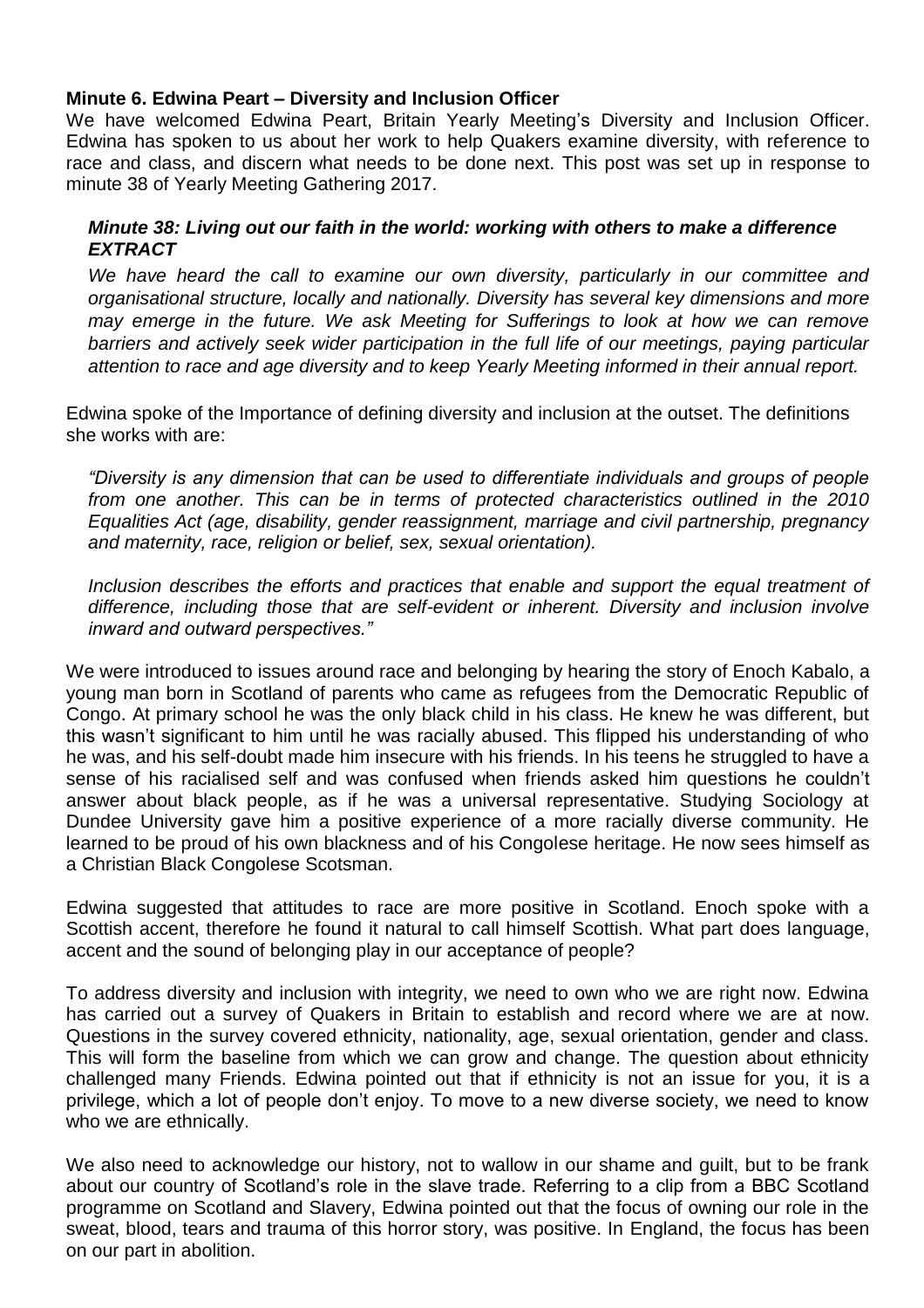She suggested that in Scotland we are making positive moves to celebrate our diversity and move to a more inclusive society. For example, Edinburgh University has created a new Chair in Philosophy, focused on African philosophy, colonialism and racism today.

As Scottish Friends, our challenge is to keep pace with the positive steps Scottish civil society is taking on diversity and inclusion. Are we ready to take action?

We finished by discussing the following questions:

- 1. What are some of the ways your ethnicity or race have affected your faith?
- 2. How can you move this agenda forward? What can this Quaker group do?

Edwina's words, challenges and questions will stay with us and help us open conversations with Friends not present today. We thank Edwina for being with us and we are delighted that her oneyear appointment has been extended until October 2020.

**Minute 7. Between-Meetings Business** – Request for release from service on ACTS Members Meeting

Minute agreed by between-meetings procedure

# **GM representative on ACTS Members Meeting**

Huw Lloyd-Richards has sought release from his role as GM Representative on ACTS Members Meeting. We agree to release him with immediate effect, and we thank him for his service.

We ask our GM Nominations Committee to seek a name for this role, with the intention of appointing that Friend by between-meetings procedure.

.............................................................. Adwoa Bittle, clerk

............................................................... Elizabeth Allen, assistant clerk

…………………………………………. Martin Burnell, clerk to GM Trustees

Date 9<sup>th</sup> April 2019

**Minute.8 Between-Meetings Business** – Request for release from service on Scottish Churches Parliamentary Office Engagement Advisory Group (ex-officio member of the Parliamentary Engagement Working Group)

Minute agreed by between-meetings procedure

# **Scottish Churches Parliamentary Office Advisory Group (ex-officio member of the Parliamentary Engagement Working Group)**

Huw Lloyd-Richards has sought release from his role as a member of Scottish Churches Parliamentary Office Advisory Group (ex-officio member of the Parliamentary Engagement Working Group). We agree to release him with immediate effect, and we thank him for his service.

We ask our GM Nominations Committee to seek a name for this role, with the intention of appointing that Friend by between-meetings procedure.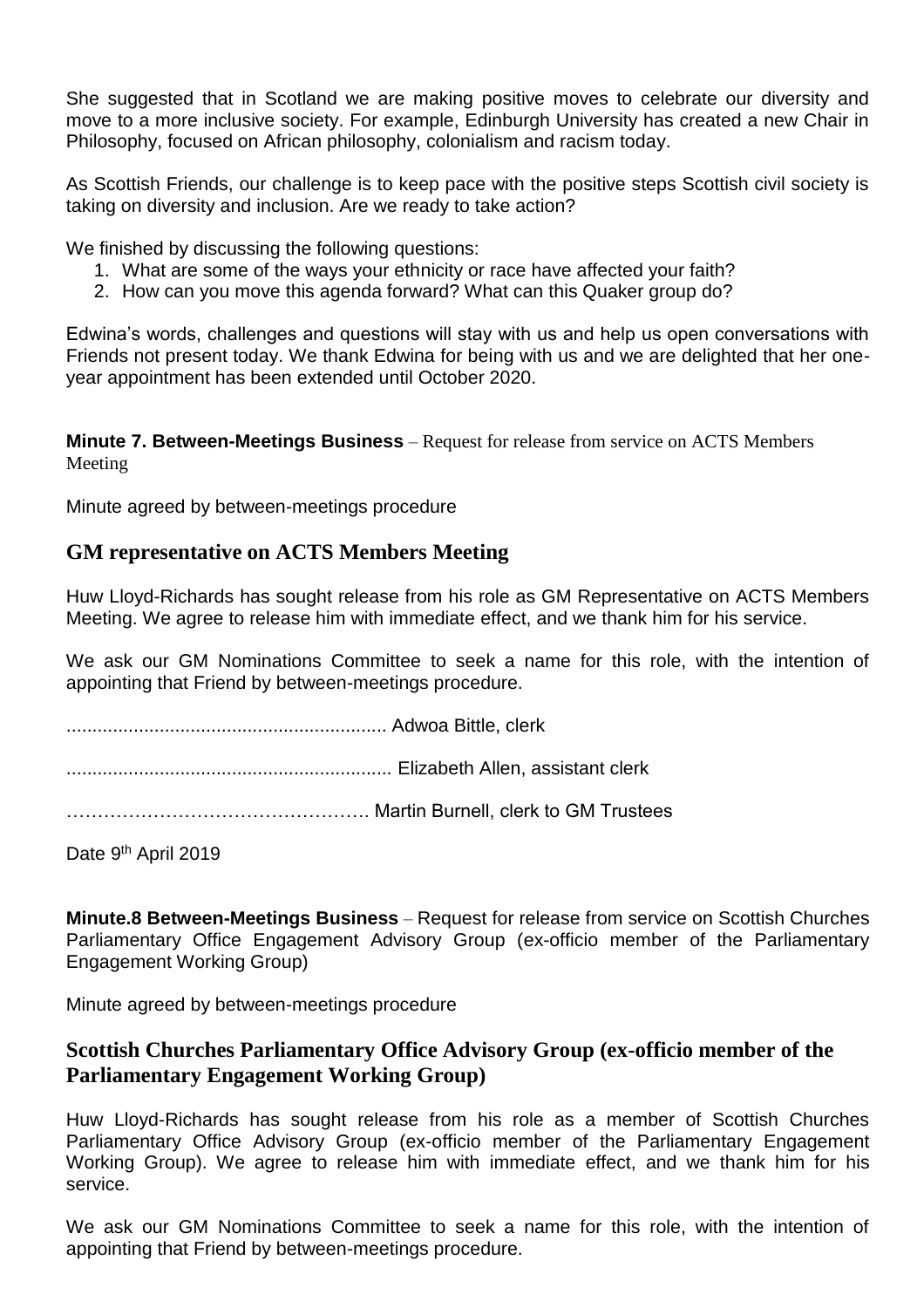.................................................................... Adwoa Bittle, clerk ................................................................... Elizabeth Allen, assistant clerk ……………………………………………. Martin Burnell, clerk to GM Trustees

Date 9<sup>th</sup> April 2019

# **Minute 9. Report on Meeting for Sufferings held 6 th April 2019**

We receive and are grateful for the report on Meeting for Sufferings that was circulated with the documents in advance of this meeting and is attached to these minutes. Ann Kerr has added to

her written report with more detail on the role of Meeting for Sufferings and on the current issues being considered by Sufferings. Our representatives and their reports are important to the working and life of our Yearly Meeting. Please try to keep abreast of what is happening by reading the reports and speaking with your Area Meeting or GM reps.

# **Minute 10. Welcome to our Ecumenical Visitor**

We welcome Sandy Horsburgh, Convenor of the Ecumenical Relations Committee of the Church of Scotland.

# **Minute 11. Nominations**

We are grateful for the work of our GM nominations committee. They have brought us the following names;

#### **Nominations for GM 8 th June 2019**

| <b>Clerk of GM</b><br>Elizabeth Allen to serve from January 2020 until December 2022                                                                                                                                  | 1 <sup>st</sup> Triennium                                                           |
|-----------------------------------------------------------------------------------------------------------------------------------------------------------------------------------------------------------------------|-------------------------------------------------------------------------------------|
| <b>Clerk of GM Trustees</b><br>Martin Burnell to serve from January 2020 until December 2022                                                                                                                          | 2 <sup>nd</sup> Triennium                                                           |
| <b>Convenor of Parliamentary Engagement Working Group</b><br>Joyce Taylor to serve from January 2020 until December 2020                                                                                              | 2 <sup>nd</sup> Triennium                                                           |
| <b>Members of PEWG</b><br>Martin Pippard to serve from January 2020 until December 2022<br>Ed Tyler to serve from January 2020 until December 2022<br>Rosemary Hartill to serve from January 2020 until December 2022 | 2 <sup>nd</sup> Triennium<br>2 <sup>nd</sup> Triennium<br>2 <sup>nd</sup> Triennium |
| <b>Northern Friends Youth Events Charitable Trust</b><br>Simon Harding to serve from January 2020 until December 2022                                                                                                 | 2 <sup>nd</sup> Triennium                                                           |
| <b>Custodian of Records</b><br>Paul Burton to serve from January 2020 until December 2022                                                                                                                             | 4 <sup>th</sup> Triennium                                                           |
| <b>Iona Community Board</b><br>Bob Dixon to serve from January 2020 until December 2022                                                                                                                               | 2 <sup>nd</sup> Triennium                                                           |

These names being acceptable we appoint them accordingly.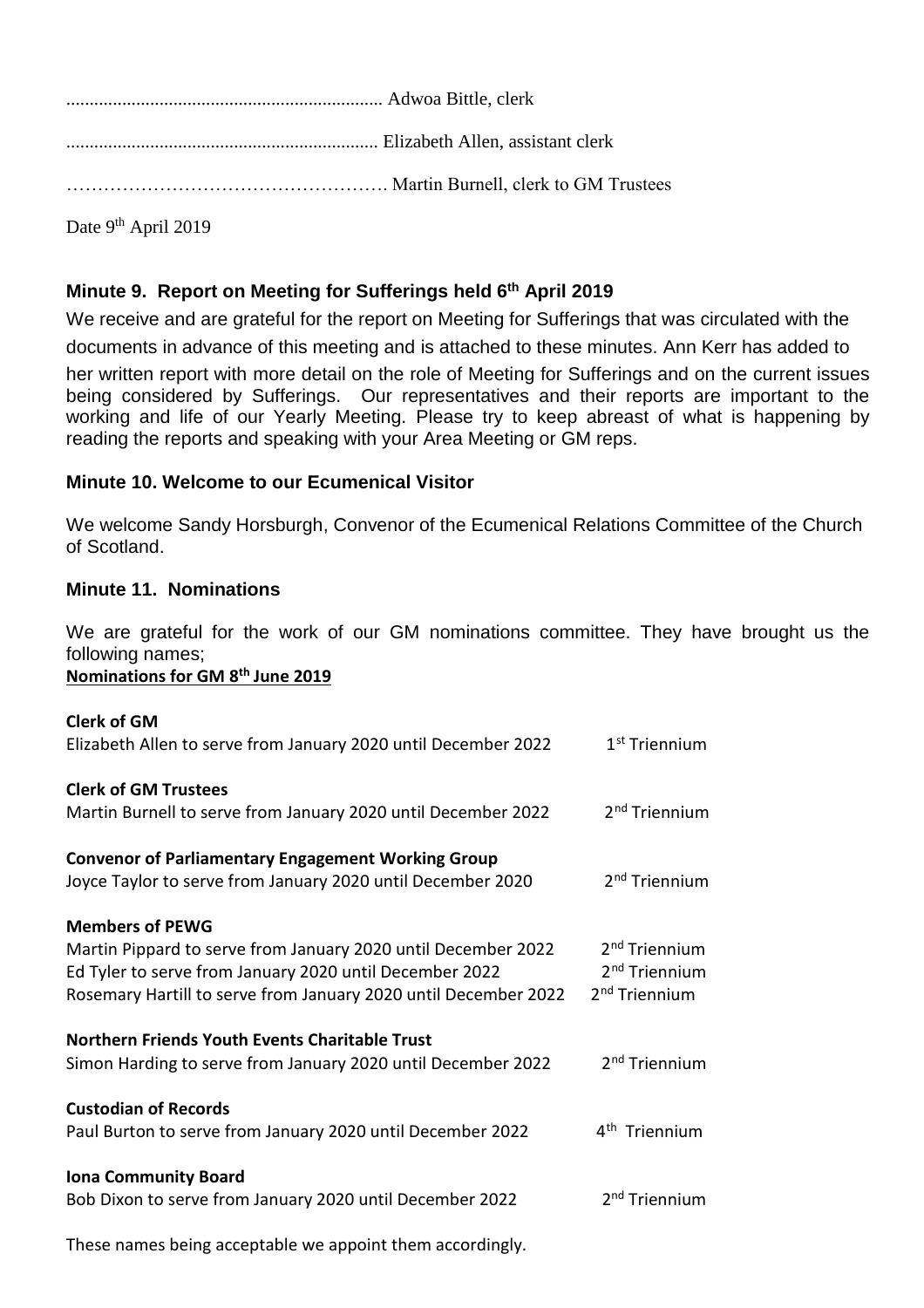#### **Minute 12. "Scottish Quakers: How do we liberate ourselves to focus on spiritual growth, community building and witness in the world?"**

Part of Minute 15 of our last GM read "We feel strongly that we don't want to lose sight of this process and discernment. We ask our GM Committee to ensure it comes back to a future GM agenda." Please see Minutes 12 and 15 of GM held 9<sup>th</sup> March 2019 for full discernment. GM clerks propose that we ask LMs and AMs to work with this summary paper between June GM and November GM. We ask that each AM brings an action plan to Perth on 16<sup>th</sup> November for discernment. Discernment at this GM will produce action points for GM to work with. Please find this document on the Scottish Quaker website. We ask our Administrator to send it to all on her list. It has been suggested that this document be audio recorded so that it is more accessible than just through the written word. Clerks agree to explore this possibility with Rici Marshall Cross. *This paper is a separate attachment and not copied on the end of these minutes with the other reports.*

### **Minute 13. Update on Action of Churches Together in Scotland**

Martin Burnell has told us of the positive news that the Transition Group, appointed by ACTS to advise on a smooth transition to a Scottish Christian Forum, has its report ready for an Extraordinary ACTS Members Meeting to be held 12<sup>th</sup> June 2019 at which Martin will represent GM. The Group recommend that the revised body remains a charity with trustees, an enabling group, an AGM, a wider forum gathering every three years and various subject forums. Churches could belong either as members with an annual subscription as at present or as Participants who would have less say in the running of the organisation. It would be serviced by posts of Coordinator and Secretary but with more work being undertaken by individual members and participants. We support these proposals and will return to this at our September meeting.

#### **Minute 14. Annual Report and Accounts 2018**

Our Treasurer Nigel Dower has presented the Report and Accounts for 2018 and answered questions in relation to them. These had been approved by Trustees at their meeting on 26th February.

During the year we received in income of £28,062.20 and our expenditure was £30,726.13. The deficit of £2,663.93 for the year was less than that anticipated in the budget in November 2017.

We accept the Report and Accounts and the Clerk has signed the Report on our behalf.

We are reminded that half of the legacy from Jenny Auld (c. £13,000) remains to be spent on special initiatives yet to be discerned. GM asks all AMs to give consideration to this and bring forward suggestions to our November meeting when we will consider these and other ideas in small group sessions.

#### **Minute 15. Parliamentary Engagement Working Group report**

We receive and are grateful for the work of our PEWG and for their most recent report which has been circulated with documents in advance of this meeting. Joyce has spoken to this report and updated us further on their extensive work. This update is attached, with the report to these minutes. We are thankful for all this work done on our behalf.

#### **Minute 16. Roots of Resistance**

We receive the following minute of SESAM with thanks.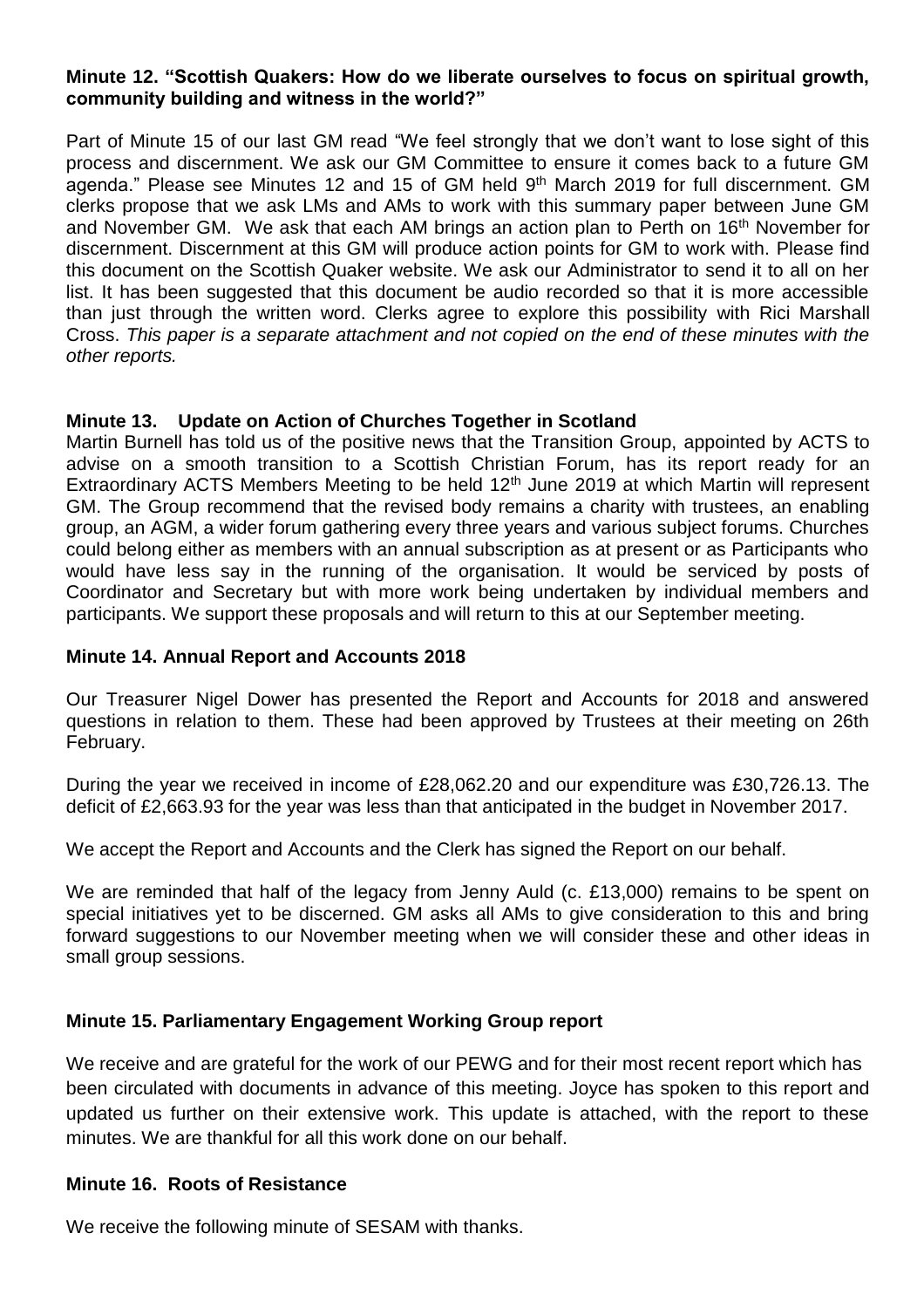2019/05/09 Roots of Resistance Cathy Holman (Portobello & Musselburgh) has introduced the work of Roots of Resistance, which will take action in September 2019 at the DSEI arms trade fair in London. Nine friends have volunteered from Scotland, and Cathy together with Cath Dyer (Polmont) have agreed informally to co-ordinate participation. Cathy has explained more about DSEI. Activities in London will include singing, craft activity and Quaker worship. The Sylvia Marshall bequest has offered financial support, and it is hoped that this will allow younger friends to join the action. We support this initiative and authorise our treasurers' team to offer support up to £1,000 in total. We ask our Clerk to pass this minute to the Clerk of General Meeting for Scotland. We ask local meetings to consider ways in which they might participate, including financial support for individuals taking part, where needed.

Alan O'Callaghan has told GM of the motivation behind taking part in the Roots of Resistance Campaign**.** R of R is a grassroots network of Quakers across the UK who are building a creative, vibrant and radical Quaker response to the Defence and Security Equipment International(DSEI) arms fair. Taking place in east London every two years, DSEI is a huge trade show bringing together 1,500 arms companies with representatives from militaries from around the world. Some of the world's largest companies market tanks, planes, drones, rifles, ammunition, surveillance technology, training and a huge array of other weapons. In witnessing our testimony to peace, Friends have been driven to join the movement of resistance to this arms fair, which brings global human rights violations to our doorstep. Arms fairs like DSEI are a key root cause of the violence and injustice around the world. Quakers have been involved in action against DSEI for many years. *Roots of Resistance* is planning to build an unprecedented Quaker presence at the 2019 fair, standing together against DSEI and the global arms trade.

We support action against DSEI by R of R and other groups. We agree, as individuals, to call on Scottish MPs and religious groups to do the same. We ask Area and Local meetings to encourage participation at this event. We ask AMs and LMs to also offer support, both financially and practically, those who wish to participate. (including travel to London).

We have heard of the need for Scottish Quaker activity to be coordinated. We understand that Cathy Holman [cathyholman1@gmail.com](mailto:cathyholman1@gmail.com) SESAM has agreed to act as coordinators for this. *Since GM more info has been passed to me. Please see end of the minutes.*

We were shown some samples of A5 mini banners that will be connected together to form the Roots of Resistance tapestry that will be part of this demonstration. Please find details of how to make them at [www.craftist-collective.com](http://www.craftist-collective.com/)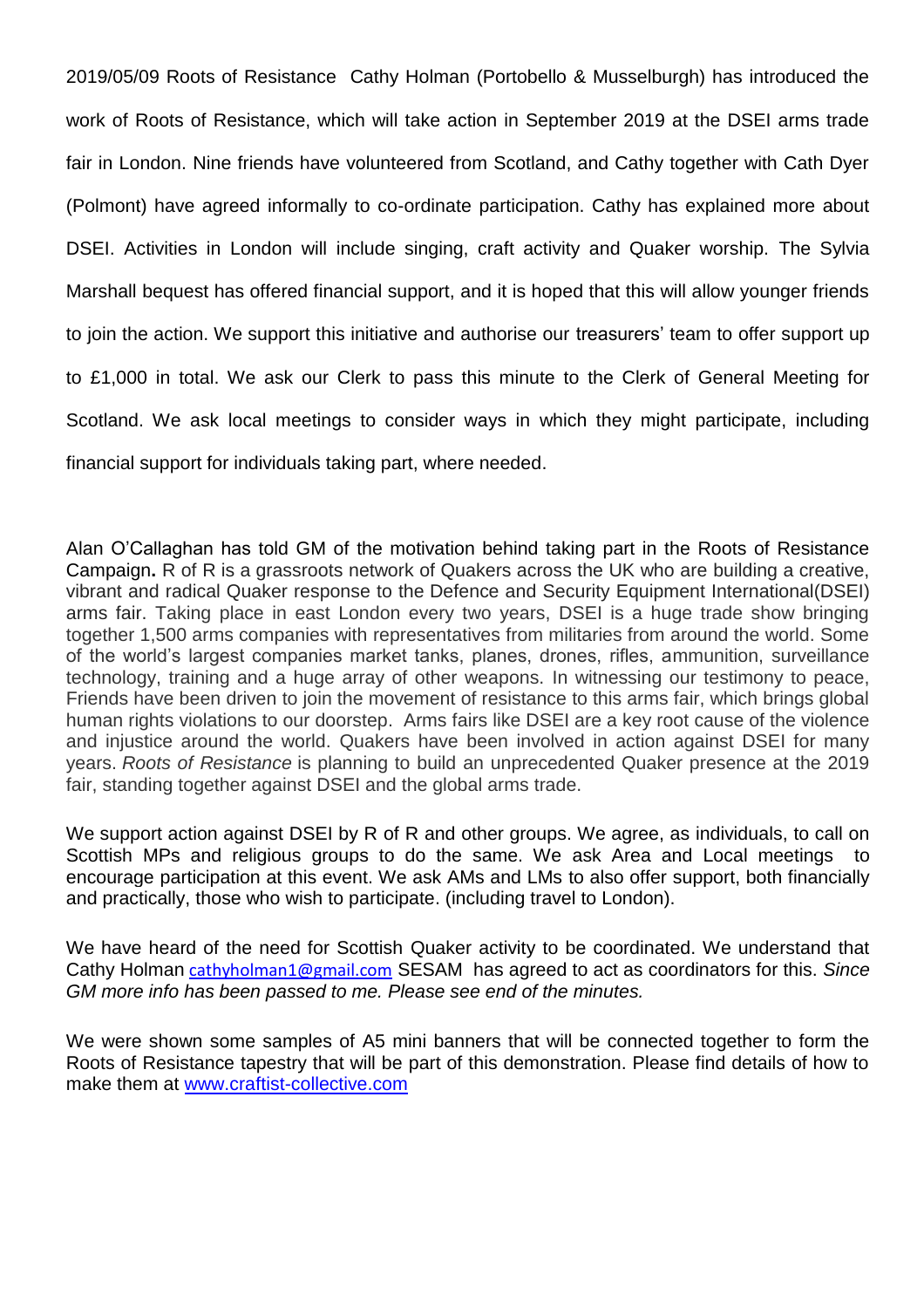#### **Minute 17.Support for people undertaking Non-Violent Direct Action with Extinction Rebellion on the Climate Emergency**

Kath Dyer has raised awareness of the needs of people, both Friends and those out with the Society of Friends, who have had to find substantial funds to pay for legal proceedings following their arrests for action with Extinction Rebellion. We agree that GM clerks, clerk to GM Trustees and our GM treasurer will:

a) find out what route to this financial and spiritual help is already used by Meeting for Sufferings.

b) encourage Friends in Scotland to individually support a fund to help people with this need.

c) report back to Area Meetings as soon as possible and GM in September about what we can offer and how we will go about this.

# **Minute 18. GM Safeguarding Policy**

GM Trustees have agreed a number of minor updates to the GM Policy on Safeguarding first agreed by Trustees in March 2013. The BYM Simpler Meetings project is working on a new model safeguarding policy and Trustees will review the GM policy in more detail once this is available. GM asks its Nominations Committee to bring forward a name for formal appointment as GM Safeguarding Co-ordinator (Madeleine Harding is currently acting in this role). We formally adopt the updated policy.

### **Minute 19. Book of Discipline Revision Committee**

Mary Woodward has told us of how the Book of Discipline Revision Committee (BoDRC) has started its work. They have begun to get to know each other and started to think about how to revise our book of discipline. They have thought about how they will meet and work and what their strengths and weaknesses are.

The collection tool that is already up and running can be found at the Quaker Faith and Practice page of the BYM website. It is for any of us to put in suggestions for the group's work

# **Minute 20. Violence Against Women**

Margaret Roy expressed her anguish regarding lack of time left for her report on The World Day of Prayer. Instead of being able to deliver her report Margaret challenged us to face the lack of Quaker engagement in her Violence Against Women Concern and to face the issue of how women across Scotland the UK and the World are suffering.

We wish to uphold Margaret in her distress and frustration. We note our process for the route of concerns. We understand that this concern has been heard at Glasgow LM and WSAM. We leave this with WSAM as whether or not this is brought to GM or to Meeting for Sufferings

#### **Minute 21. Closing Minute**

We record our thanks to South East Scotland Friends for being our hosts at this GM and look forward to meeting again on 14<sup>th</sup> September in Aberdeen.

Adwoa Bittle Clerk

**For Information and encouragement.**

**Please encourage enquirers to look out for booking information for the next Enquirers Gathering. It will be held on 12th October 2019 in Stirling with the Sunday session in Dunblane.**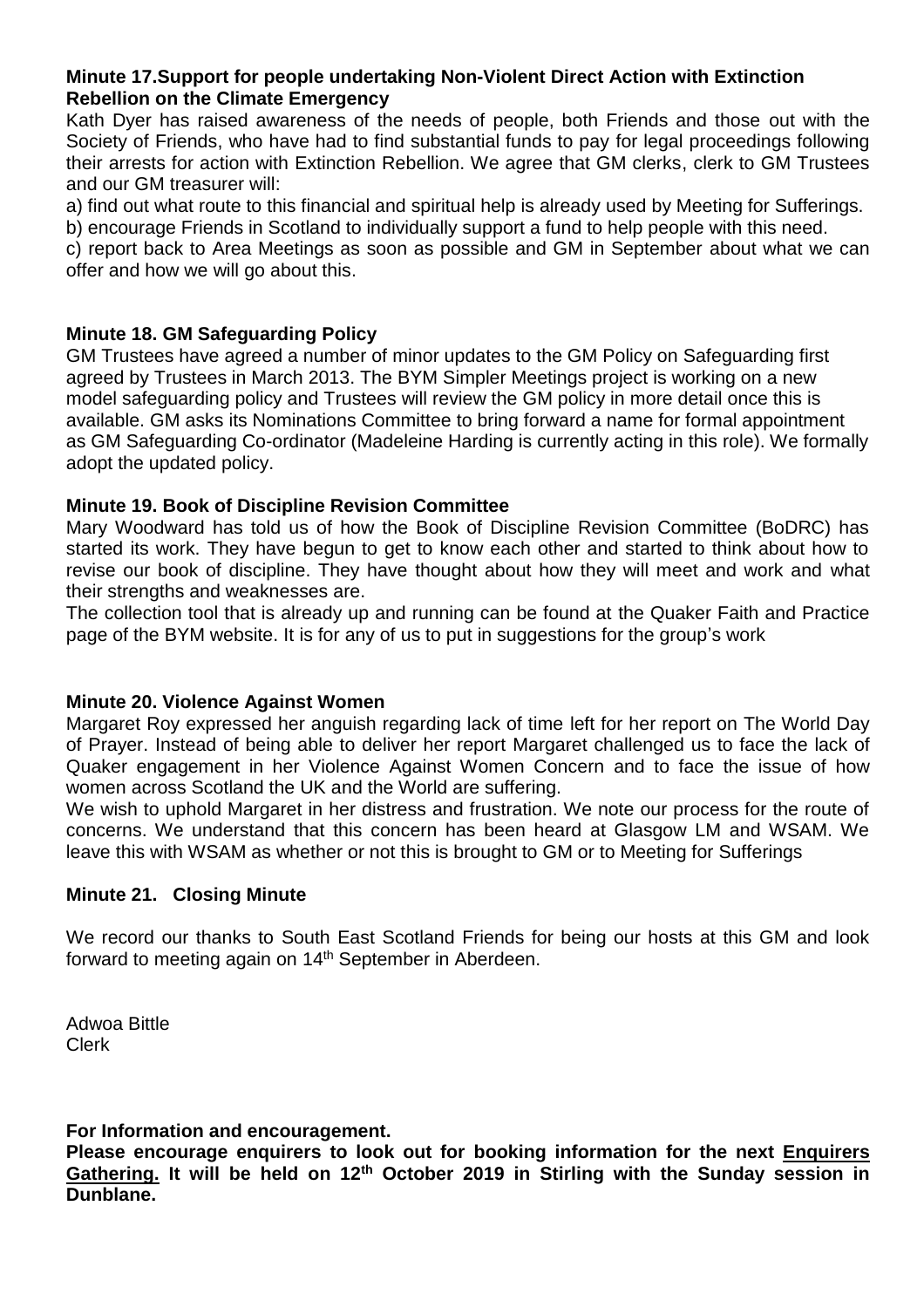# **Meeting for Sufferings April 6th 2019**

# **Report to General Meeting for Scotland**

There were two major areas of focus, on diversity and the vibrancy in meetings project. Edwina Peart brought an update on her diversity work. 1600 friends had responded to her questionnaire, and there had been a national gathering at Woodbrooke. Meeting for Sufferings broke into small discussion groups to consider:

- 1. Does anyone have a claim on the universal?
- 2. Do Quakers think that everyone should aspire to become middle class by middle age?
- 3. What makes for a welcoming welcome?

The group feedback will also be reported. The themes of assumption and privilege were also touched on and ministry focused on love and listening at a deep level. The work will feed into yearly meeting in May. The vibrancy project has been externally evaluated, and in addition to the report, we heard from the steering group, the Friend's House lead, Trustees and Woodbrooke. The findings are very positive in that the deployment of a supportive development worker enabled meetings to review and act. Role holders felt more confident and meetings strengthened, and transformed. This was well demonstrated by a video of some of those involved. The way forward was considered, including thinking of the costs. A phased approach to roll out, and decentralisation of some central support were proposed and the next stage will be considered by Trustees. It may be helpful to consider how the learning can be taken forward in Scotland. Two concerns were brought from area meetings. Bournemouth Coastal Area's minute about the need to uphold a universal NHS will be forwarded to all Area Meetings and information is available on their website. Friends in Wales brought concern about Brexit, and we were gently prompted to consider the current political turmoil with love and seek the leadings of the Holy Spirit.

The Court and Prison Register recognised an attender amongst the Stansted 15. A member was arrested and released without charge after an antifracking demonstration, and an attender was due to appear in court shortly, after an extinction rebellion protest. A rather different situation was noted where someone's loss of a contract was linked to their attendance at Quaker meetings. This falls outwith the current terms of the Court and Prison Register and further consideration will be undertaken before any changes are made Reports were received from Trustees who have now adopted the strategic priorities, and an update on finances was given ahead of the presentation of accounts to yearly meeting. Income and expenditure are down, however the Hospitality Company continues to provide significant income. In common with the Conservative party, we gain more income from the dead than the living.

A number of appointments were made including that of our Friend Tina Cunningham of Glasgow LM to attend Ireland yearly meeting and 2 Quaker Recognised Bodies were approved.

Friends wishing further information are referred to the Britain Yearly meeting website [\(https://www.quaker.org.uk/our-organisation/meeting-for-sufferings/papers-and-minutes\)](https://www.quaker.org.uk/our-organisation/meeting-for-sufferings/papers-and-minutes) and are welcome to contact Ann Kerr as the General Meeting for Scotland representative.

# **Updated report of the Parliamentary Engagement Group to General Meeting for Scotland held on the 8th June 2019**

- **1. Petition 1603 re Military Visits to Schools:** we have received an update from the Deputy First Minister John Swinney on his consideration of the petition. The response is again superficial. It talks about "ongoing work" with the Scottish Government and partners (unspecified) and "continued dialogue" with the Ministry of Defence on data collection. He again rejects the idea of a Child Rights and Wellbeing Impact Assessment (CRWIA) as being applicable to this situation. Mairi Campbell-Jack (Parliamentary Engagement Officer) is leading on a response with Forces Watch challenging the idea that a CRWIA is not relevant.
- **2. Children (Equal Protection from Assault**) **Bill**: Mairi gave evidence on our behalf at the hearing of the Equalities and Human Rights Committee which was held in Portree, Skye. The committee published its Stage 1 report which quoted extensively from our evidence. The Parliamentary debate stage of the Bill was held on 28<sup>th</sup> May. John Finnie, in his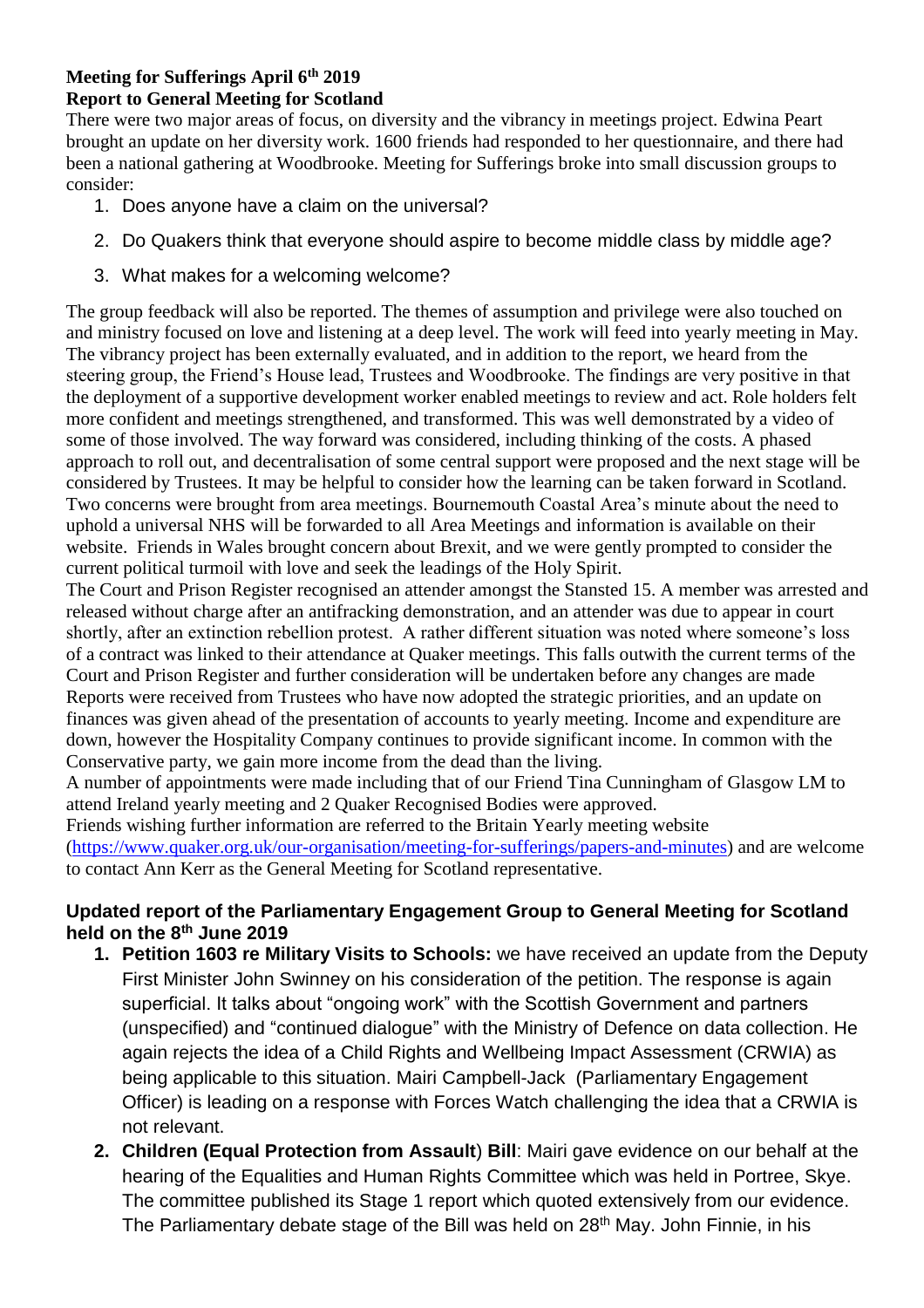summing up, said he was particularly grateful to Quakers and the Church of Scotland for their input

- **3. Edinburgh Book Festival:** we have secured a slot at this year's festival for a debate on land reform. It is to be held in the New York Times Main Theatre which holds about 1700 and the date is 23rd August at 10am. Andrew Thin, Chair of the Scottish Land Commission, Alastair McIntosh, Quaker and writer on land issues, Agnes Rennie Chair of the Galston Trust which is a community land buyout scheme in Lewis and we hope, Andy Wightman Green MSP are likely to make up the panel and Sally Foster-Fulton (Head of Christian Aid Scotland) will be the moderator. The festival programme was launched on 6<sup>th</sup> June and the event is acknowledged as being in association with Quakers in Scotland. Tickets go on sale on 25<sup>th</sup> June and we hope Quakers will publicise the evnt widely.
- **4. Priority on Land Reform**: Mairi and Joyce met with Andy Wightman, Scottish Green Party MSP and a major figure in campaigning for land reform. He welcomed Quaker involvement and felt that a voice coming from a spiritual viewpoint was often missing and would make a valuable contribution to the advocacy.

Members of the PEWG attended the open meeting in Edinburgh of the Scottish Land Commission and raised the issue of consultation on Land Tax. Members of the PEWG attended the Land Tax event on 1<sup>st</sup> June in Manchester which was organised by Quakers. There was a poor turnout but we were able to talk about what progress is being made in Scotland and this was reported in the Friend journal of 7<sup>th</sup> June

**5. Priority on Climate Change**: The Scottish Government has declared a Climate Emergency and produced proposals on how it will deal with climate change which includes seeing it as an issue across portfolios. Mairi is working with colleagues in Friends House to help plan our work.

GM for Scotland is now a member of Stop Climate Chaos. They are looking to raise about £12000 for a campaign this summer.

Joyce (PEWG Convenor) met with Sally Foster-Fulton who is head of Christian Aid in Scotland. Sally has been asked by Christian Aid to be the liaison person with Quakers in the UK which is really helpful. Climate Change is now the central issue for Christian Aid, looking at how it affects people particularly in developing countries. They are also running a campaign called the Big Shift – pushing for a shift from investment in fossil fuels to investment in renewables. They have a targeted campaign towards HSBC. We agreed to work together where possible.

Members of the PEWG attended the AGM of Eco Congregations at which Jim Skea, the co-chair of the Intergovernmental Panel on Climate Change (IPCC) spoke. We also heard about the work of the Orkney Renewable Energy Forum.

- **6. Meeting with the First Minister and Cabinet Secretary**: PEWG convenor attended this meeting on the 5<sup>th</sup> June along with representatives from Scotland's Christian churches. The First Minister was unavailable on the day as she was in Portsmouth for the D-Day event so we met Aileen Campbell Cabinet Secretary for local government and communities. The items on the agenda were; the Scottish Government's relationship with Christian Churches – how to improve ways of working. Brexit and the effect on local communities and climate change – what can churches do to further support the government. The PEWG convenor was asked to lead on the discussion about Brexit.
- **7. Website**: Mairi is working on copy for the GM website to bring the political work up to date and relevant.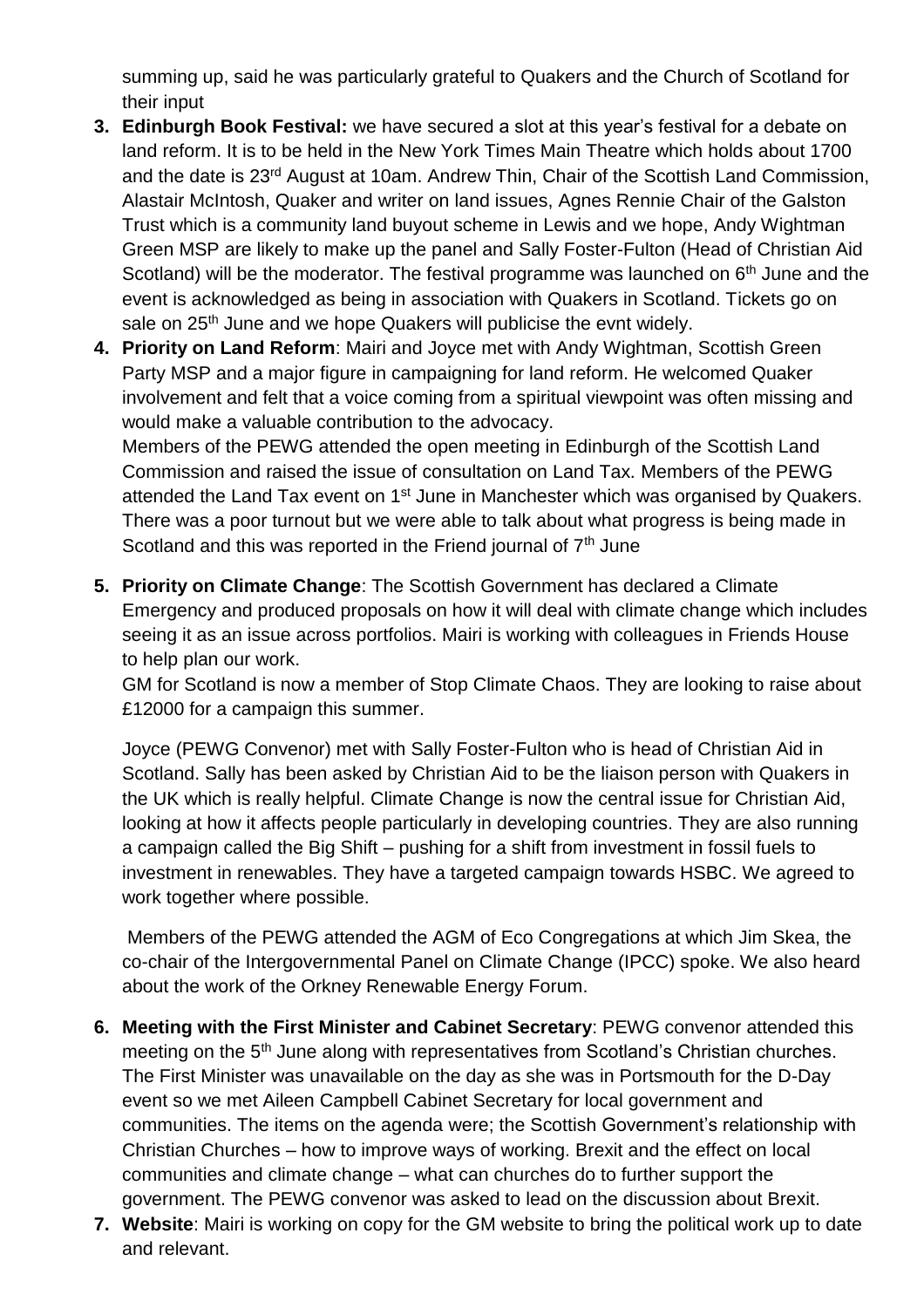- **8. Evaluation of the advocacy project**: an evaluator has been appointed and work will begin shortly, looking at the achievements and effectiveness of the Scottish Advocacy Project. A member of the PEWG has been working with Friends House staff on the recruitment of the company to do this work. The evaluator is not a Quaker but is based in Scotland and demonstrated a good understanding of Quakers and our approach.
- **9. South of Scotland Enterprise Bill**: John Finnie introduced an amendment to this Bill seeking to prevent enterprise money going to companies which produce arms and munitions. This follows on from Scottish Enterprise money going to Raytheon in Glenrothes, a company producing arms which are being used in Yemen and by Israel. The PEO sent a supportive briefing to MSPs ahead of the debate. Although the amendment was lost it was good that the issue was raised.
- **10.Consultations**: the PEO has responded on our behalf to a consultation about the incorporation of the UN Convention on the Rights of the Child into Scots Law. She has also responded to a consultation about how tax changes are consulted on.
- **11.Israel/Palestine & education:** there has been controversy in the Scottish Parliament about teaching materials which were produced to help teachers cover the conflict between Israel and Palestine. The materials were consulted on widely and were approved for use before being posted on the GLOW website where teachers have access to resources. However they were withdrawn by John Swinney, Cabinet Secretary for Education following lobbying by a Jewish group. The PEO has brought the Quaker/EAPPI resource "Razor Wire and Olive Branches" which has just been published for use in schools for 14 – 18 year olds, to the attention of Ross Greer MSP, who is one of the leading voices critical of the actions of John Swinney. The Quaker resource is at the moment being looked at by Education Scotland with a view to it being approved for use.

Joyce Taylor 8 th June 2019

Allan O'Callaghan's Report. Please see minute 16 above.

Friends, I stand to speak with you about the DSEI arms fair in September. This conference is a meeting for arms producers and vendors, as well as state and private entities seeking to buy armaments. Past vendors at the fair have included those selling torture devices, and attenders usually include many countries with a history of human rights abuses, of funding and inciting wars, and of selling weapons to groups in neighbouring countries.

We seek to organise Friends to demonstrate our inability to tolerate this event, and to resist it where we able and willing. A Quaker view on arms was written by All Friends Conference in 1920: QFP (5th) 24.40

**Our conviction is that Christianity has this to say to the world: 'Your reliance upon armaments is both wrong and futile. Armaments are the weapons of organised violence and outrage. Their use is a denial of the true laws of good living. They involve the perpetuation of strife. They stand in the way of the true fellowship of men. They impoverish the peoples. They tempt men to evil, and they breed suspicion and fear and the tragic results thereof.**

We have seen in recent years where the weapons sold in the UK will be used: in Syria and Yemen, countries ravaged by drought from climate change and many years of war. In Palestine, where years of bombing and invasion have kept people trapped in desperate conditions for decades. In Brazil, Turkey, and Saudi Arabia, where people are violently oppressed and murdered by their governments. While it is important for us to pursue constructive and positive change in our communities and abroad, we must also consider what we allow our government to do with our taxes and in our names.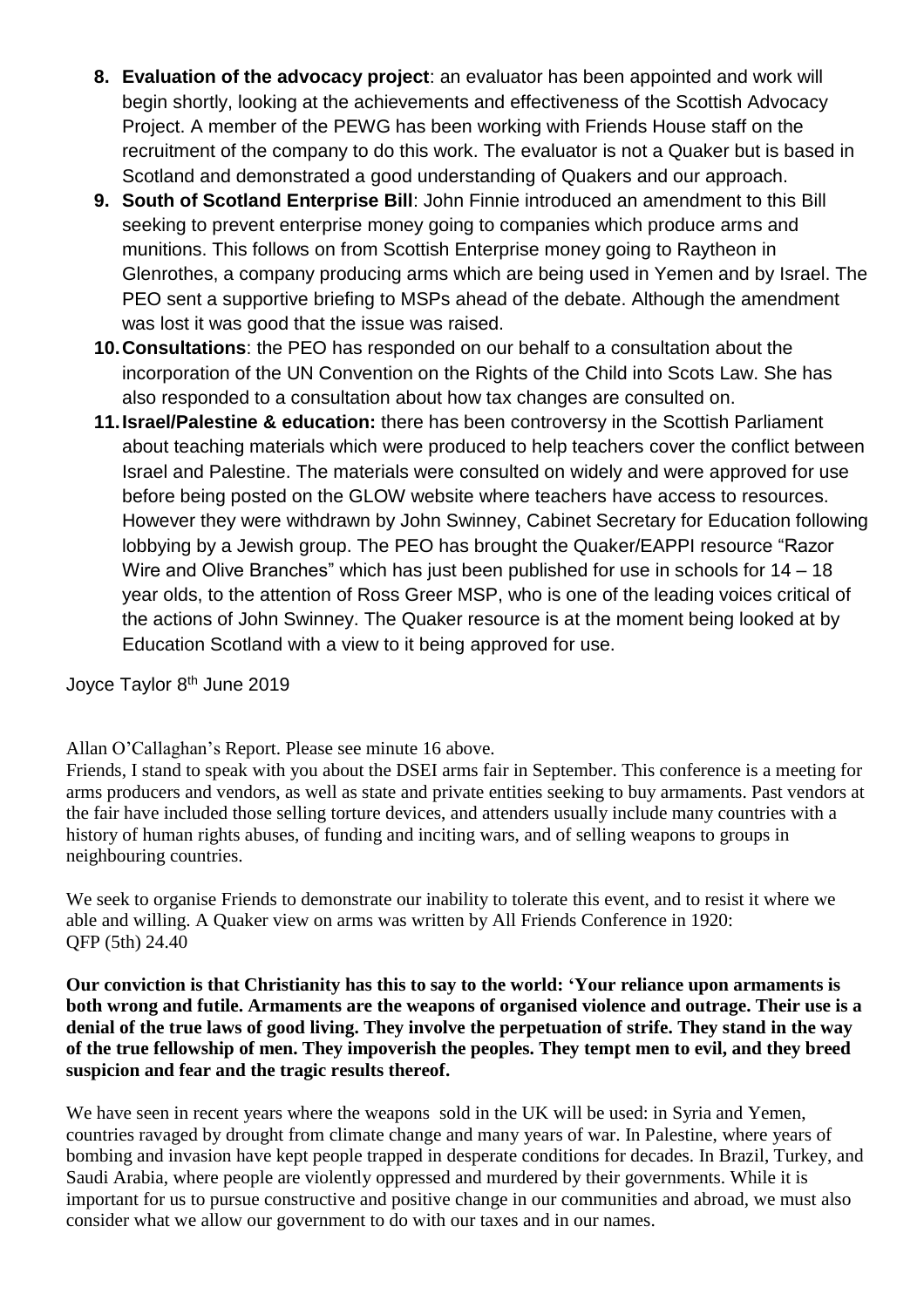The sale of arms in this context poses, to me, very troubling questions. Can we say we live peacefully while our government helps to sell weapons that stoke wars abroad? Can we say we promote equality when those wars impoverish and make homeless thousands of civilians? Can we say we live with integrity when those people are denied asylum in our country? Can we say we live sustainably when we allow money to be used on instruments of death instead of a future for all? Can we say we promote justice if we allow those, in the UK and abroad, who perpetuate this destruction to avoid reckoning? We may not resolve these questions by opposing DSEI, but we may at least live truthfully, knowing that we have lived in accordance with our testimonies as best we can.

I feel that Helen Steven (1984), writing about her action at Faslane submarine base, eloquently evoked the call to adventure that she heard, as each of us must hear in our own lives: QFP (5th), 24.27

**If I see that base at Faslane as morally wrong and against my deepest convictions – as wrong as the gas chambers of Auschwitz, as wrong as the deliberate starvation of children – then by keeping silent, I condone what goes on there.**

**September Roots of Resistance** action at the **DSEI arms fair**, London. Prep on **Monday 3 September, 1.30 pm at Friends House, 173 Euston Road, London NW1 2BJ**. More details a[t https://rootsofresistance.org.uk/action/.](https://rootsofresistance.org.uk/action/) **Cathy Holman** [cathyholman1@gmail.com](mailto:cathyholman1@gmail.com) is co-ordinating participation from our area – see attached AM minutes. Help with travel costs is available.

Here is the info from Elmbank Events, Glasgow - the contact is from Castle Douglas meeting

We have been asked to circulate this by Anne Macarthur from Castle Douglas Meeting who wants to know if others are intending to go too.

A number of NFPB (Northern Friends Peace Board) members are linking up with Friends across the country in response to an invitation from "Roots of Resistance". This is a grassroots network of Quakers across the UK who are building a creative, vibrant and radical Quaker response to the **DSEI** (Defence and Security Equipment International) arms fair, which takes place in London on 3rd September 2019.

For more information - https://rootsofresistance.org.uk.

Maya from Roots of Resistance adds:

Roots of Resistance has been working together for the past 6 months to try and mobilise Quakers from across the UK to get 1000 Quakers to be part of the resistance to the DSEI arms fair. We now have 250 people signed up, and we are starting to connect people who are in the same region. We hope that you will be able to connect with each other in your plans to get down to London, and in exploring if there are others in around you who may want to join. Please email to chat, and get back to us if you have any questions or if there is anything we can do to support you in joining in with our day of action on Tuesday 3rd September in London. In Friendship, Maya

#### [hello@rootsofresistance.org.uk](mailto:hello@rootsofresistance.org.uk)

Anne Macarthur [anne.macarthur@yahoo.com](mailto:anne.macarthur@yahoo.com)

For information dates for 2019 - 2021

September 14<sup>th</sup>, 2019 Aberdeen November 16<sup>th</sup>, 2019 Perth March 7<sup>th</sup>, 2020 Edinburgh June 13th, 2020 North September 12<sup>th</sup>, 2020 Dundee November 14<sup>th</sup>, 2020 West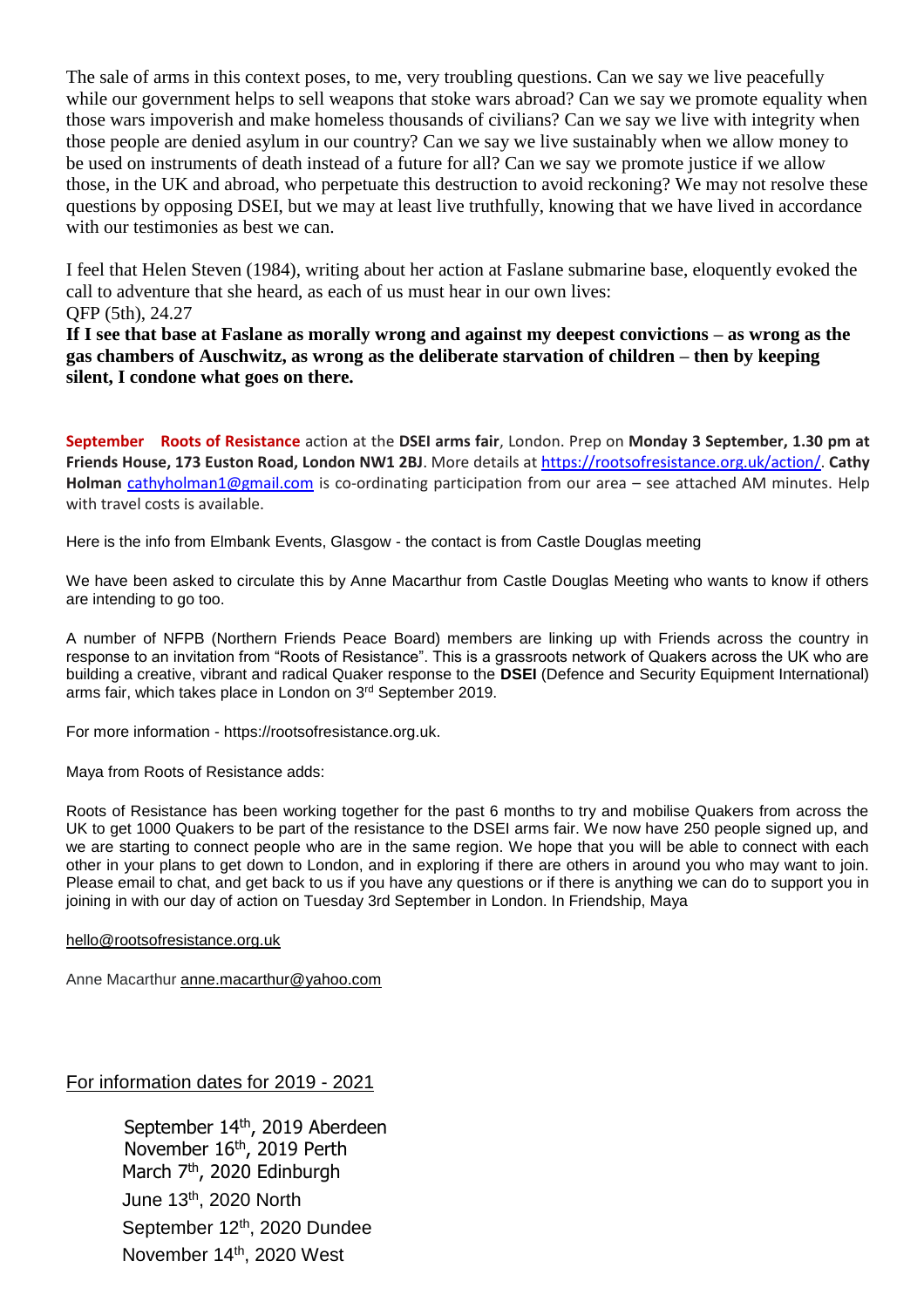March 6<sup>th</sup>, 2021 North

We ask that the Area Meetings concerned confirm that these dates are suitable with the local meeting and the venue. Also, that they inform the GM clerk of the venue and the contact details of the person nominated to oversee the local arrangements.

#### An exhibition well worth a visit

In Edinburgh Castle's war museum, there is currently an exhibition called Conscience Matters. It will be there for a year and is worth going to, if just to see Peter Tennant's papers and belongings from being in the Friends Ambulance Unit for part of the 2<sup>nd</sup> World War. Peter was a founding member of Dunblane LM and the father of Alison Burnley SESAM. (Google Alison Burnley and Conscience. There is a lovely picture!)

For info on Stop Climate Chaos Scotland please search the title or contact their Campaign Manager, Gail Wilson, on [gail@stopclimatechaosscotland.org](mailto:gail@stopclimatechaosscotland.org)

**Please send ideas of topics you would like to see considered at GM with names of good speakers/ presenters.**

And, so these minutes end as we began the day……..

*We would like to let you know that you belong. . . .*

*People on all parts of the continuum of gender identity and expression, including those who are gay, bisexual, heterosexual, transgender, cisgender, queer folks, the sexually active, the celibate, and everyone for whom those labels don't apply. We say,* "You belong."

*People of African descent, of Asian descent, of European descent, of First Nations descent in this land and abroad, and people of mixed and multiple descents and of all the languages spoken here. We say,* "You belong."

*Bodies with all abilities and challenges. Those living with any chronic medical condition, visible or invisible, mental or physical. We say,* "You belong."

*People who identify as activists and those who don't. Mystics, believers, seekers of all kinds. People of all ages. Those who support you to be here. We say,* "You belong."

*Your emotions: joy, fear, grief, contentment, disappointment, surprise, and all else that flows through you. We say,* "You belong."